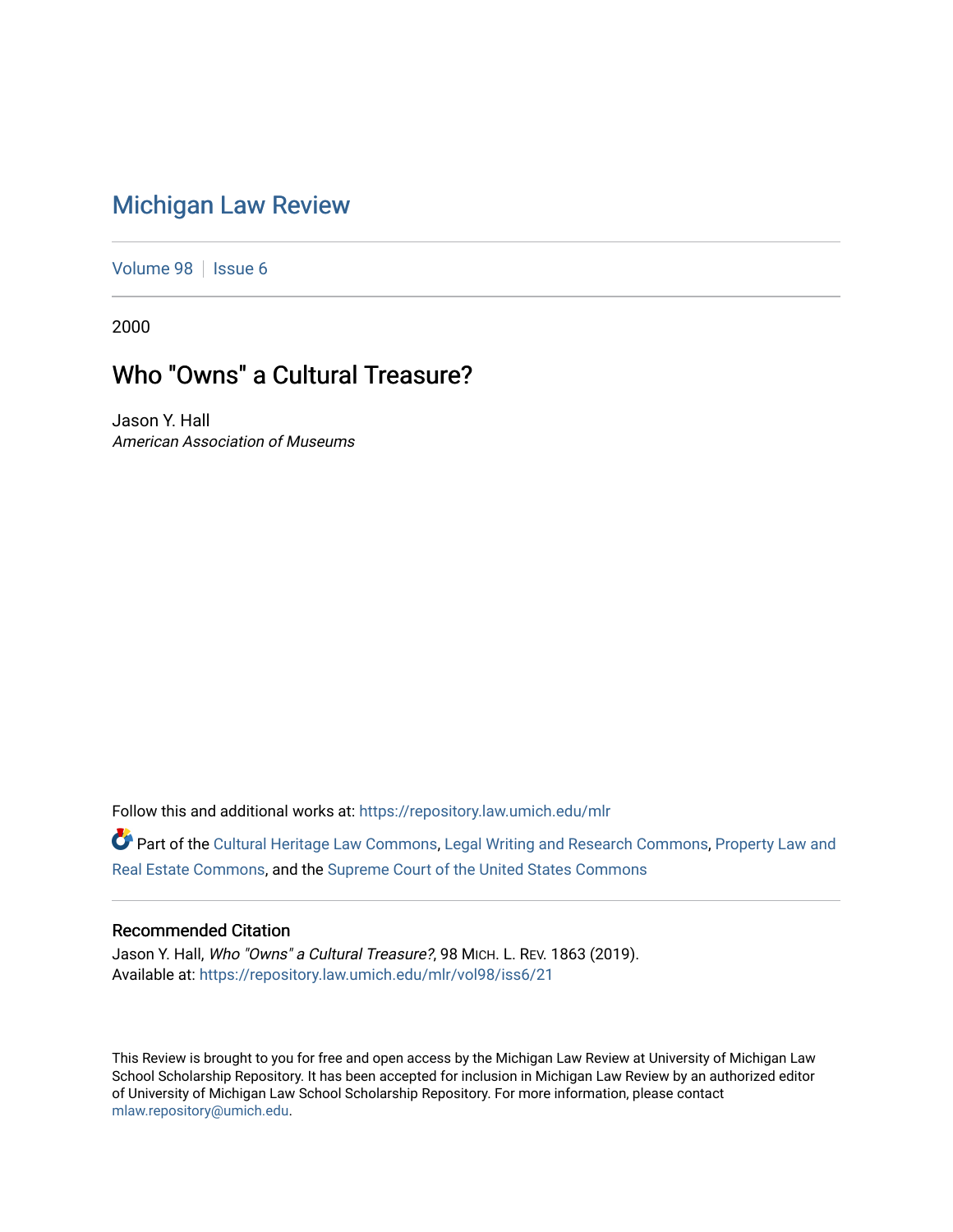## WHO "OWNS" A CULTURAL TREASURE?

#### - Jason Y. Hall\*

PLAYING DARTS WITH A REMBRANDT: PUBLIC AND PRIVATE RIGHTS IN CULTURAL TREASURES. By Joseph L. Sax. Ann Arbor: The University of Michigan Press. 1999. Pp. xiv, 245. \$32.50.

#### INTRODUCTION

Because of the thoughtfulness of its arguments, the range and depth of its presentation of specific cases, and the fairness with which it reveals, thinks through, and allows some validity to opposing points of view, Playing Darts with a Rembrandt is a valuable contribution to understanding which parties have, and should have, rights in key objects that comprise our collective heritage. That I am not persuaded by some of the specific arguments in the book in no way reduces my admiration for what it accomplishes.

In the lucid, direct style that characterizes the book, Joseph L.  $Sax^1$ opens with:

This is a book about a very odd matter: Many of the greatest artifacts of our civilization can be owned by anyone who has the money to buy them, or the luck to find them, and their owners can then treat the objects however their fancy or their eccentricity dictates. [p. 1]

After presenting a quick overview of the topic, he makes his own position clear:

The thesis of this book is quite straightforward. It is simply this: There are many owned objects in which a larger community has a legitimate stake because they embody ideas, or scientific and historic information, of importance. For the most part it is neither practical nor appropriate that these things be publicly owned. It is, for example, highly desirable that private individuals collect art according to their own tastes and have the enjoyment of it. The conjunction of legitimate private and public interests, however, suggest [sic] that ordinary, unqualified notions of ownership are not satisfactory for such objects. I propose that several qualifications are generally appropriate: a bar on destruction and on denial of access, and at least a presumption against grants of exclusive access to particular individuals (such as authorized biographers or favored re-

<sup>\*</sup> Director of Government and Public Affairs, American Association of Museums. A.B. 1967, Harvard College; Ph.D (modem European intellectual history) 1978, University of Michigan. - Ed. The following review is the opinion of the author and does not represent a position of the American Association of Museums.

<sup>1.</sup> Professor of Law, University of California at Berkeley.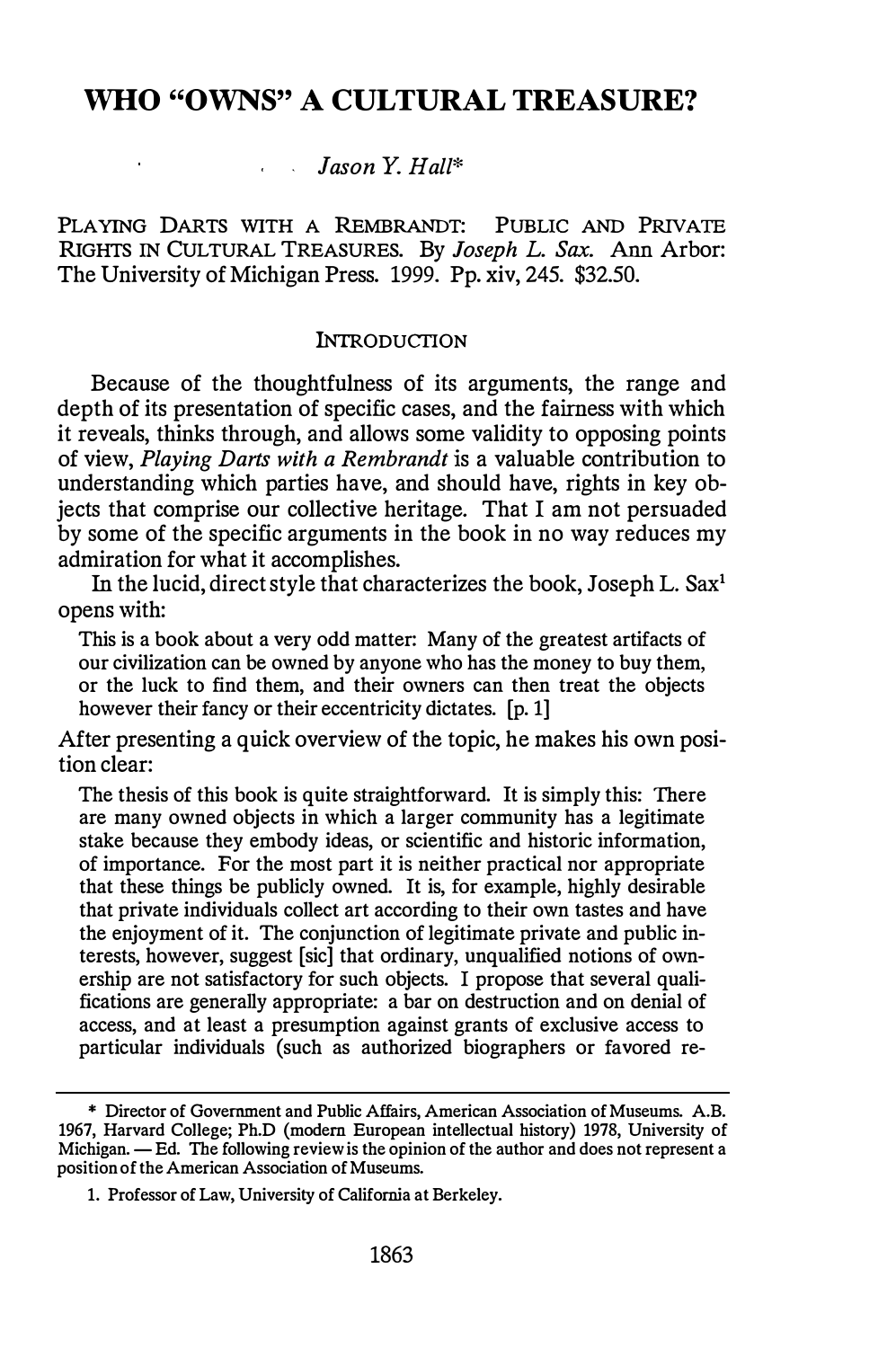searchers). Of course, no such general prescription can resolve the numerous and fascinating variant situations that arise: Must the heir of a famous writer make her love letters public? How long should material - admittedly of historic interest - be embargoed in library collections? Should libraries distinguish between scholars and journalists in granting access? Is an archaeologist who wants exclusive rights to a site different from an authorized biographer who wants exclusive control of his subject's papers? Should anyone be allowed to destroy a great artist's work? The artist himself? The artist's heirs or executors? A patron, who is displeased with a commissioned work? [pp. 9-10]

In making his case, Sax divides his book into three parts. The first, The Fine Arts (pp. 11-78), begins with a detailed account of the celebrated 1930s controversy about Diego Rivera's mural, commissioned by the Rockefeller family for the RCA building at Rockefeller Center in New York. Sax follows with a discussion of artists' "moral rights" and public rights, focusing on the California Art Preservation Act (pp. 21-34); the rights of portrait sitters and of the artists themselves, and of their heirs and executors (pp. 35-47); duties in the protection of notable architecture (pp. 48-59); and collectors and their duties to the public (pp. 60-78). In this part, as in the following two, the book has the great virtue of providing sufficient details of the many specific historical situations noted so that the reader has enough evidence not only to see Sax's point but also potentially to reach different conclusions about the proper disposition of property in similar cases in the future.

In Part Two, Paper Trails (pp. 79-150), Sax provides individual chapters that explore the rights of access to historically significant written materials, including discussion of the history of the treatment of ownership of presidential papers. Further, Sax provides accounts of the varying provisions laid down by Supreme Court justices (Black, Brandeis, Frankfurter, Holmes, Brennan, and Thurgood Marshall) for access to their own papers, including their judgments about degrees of confidentiality needed to preserve the appropriate functioning of the Court. Sax concludes this part with chapters that highlight the different access rules for library and museum collections and that elaborate on the range of relationships between heirs, biographers, and scholars. As illustrations of such relationships, he discusses the handling of the letters of Warren Harding, James Joyce, and Matthew Arnold, and the papers of Benjamin Banneker and Martin Luther King Jr., and he considers authorized biographies and economic benefits to heirs.

The third part, *Skins and Bones* (pp. 151-96), tackles the scholarly conventions in archaeology, anthropology, and papyrology for first access to ancient manuscripts and archaeological objects and sites. An entire chapter is devoted to "An Academic Scandal Par Excellence: The Dead Sea Scrolls" (pp. 153-64) followed by a discussion of the rationale for such conventions and the argued social costs of their appli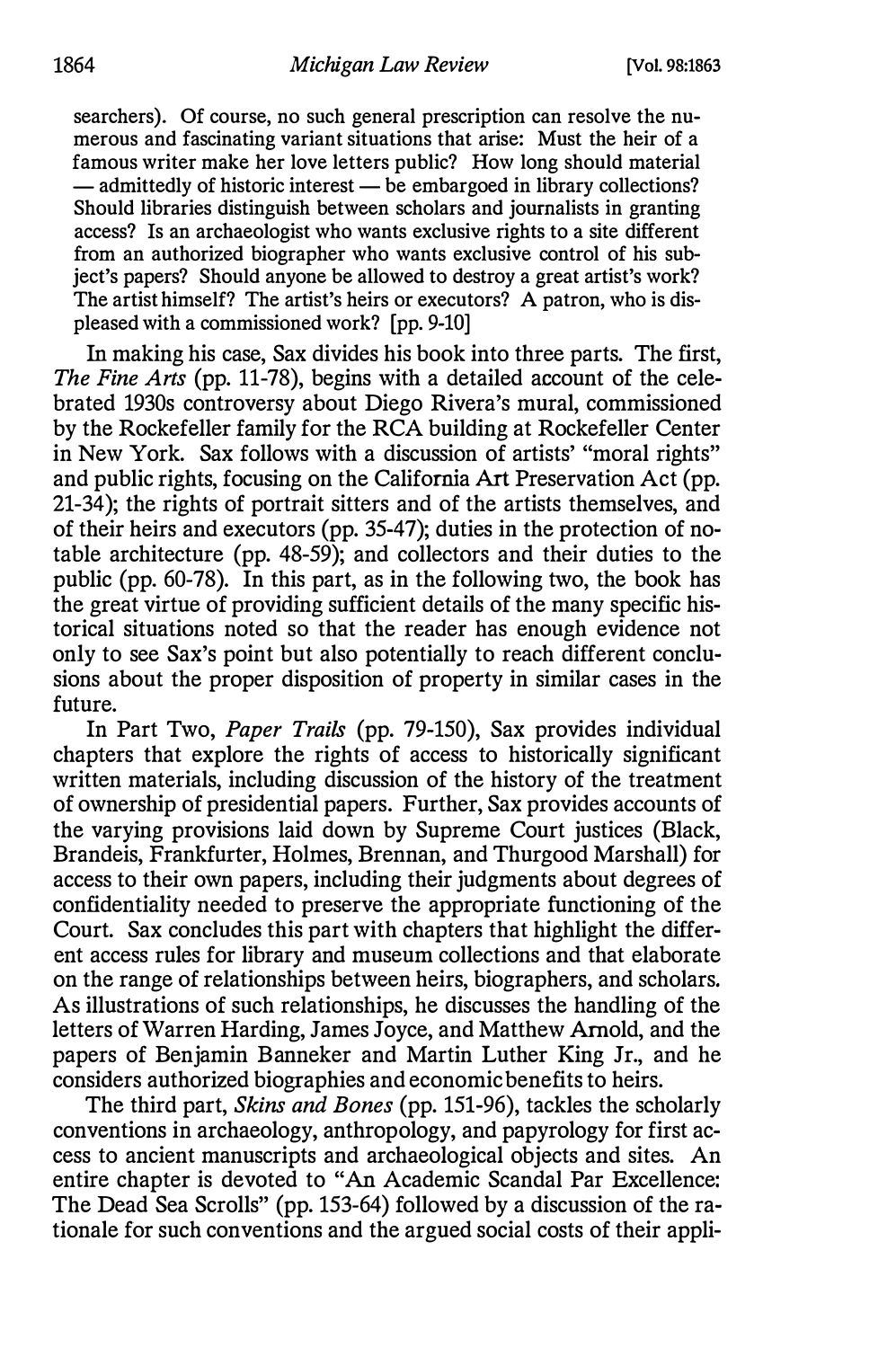cation. The part ends with a discussion of rights in archaeological treasures, illustrated chiefly by the cases of the famous Tyrannosaurus rex "Sue" and the wall paintings in the Chauvet Cave in southern France.

#### I. SAX'S MAIN CONTENTIONS

There are difficulties with some of Sax's main arguments. Could we ban destruction of cultural objects as a practical, enforceable matter? Would that stop anyone who was determined? And how would society enforce this — would the "culture police" come to your home with a warrant periodically to check on you? Or would your envious neighbor report that you have been burning suspicious things in your back yard? Would you have to register the object? Post bond on it?

We do not need such a ban on destruction. How sensible would it be to create a law banning what Sax himself concedes is the unusual occurrence of destruction as "simply an act of proprietary caprice" (p.  $16$ ) — the very "playing darts with a Rembrandt" of the title? Indeed, all the incentives  $-$  the high price paid for the object, the prestige of being its owner, the rarity or uniqueness of the object, its aesthetic or intellectual beauty, its value in enhancing one's career  $-$  are on the side of preservation in most cases.<sup>2</sup> And where owners wish to destroy because they hate the message of the object, they are now deterred more strongly than at any time in the past by the threat to their reputation posed by such an act. (Public disapproval of such an act is both more intense, due to evolving attitudes about cultural objects, and more instantaneously widespread, due to television and the Internet, than ever before.)

Society also cannot effectively ban an owner's ability to deny access to the object. Some things are not reachable by the law. Objects from cars to art are, and will continue to be, stolen to order by unscrupulous buyers, and the more unique, and therefore conspicuous, the object, the more likely the contractor of the theft will be to hide it away entirely.3 To illustrate, a stolen Mercedes may be publicly drivable if taken far enough away from the point of theft because there are many legal outlets for the sale of identical cars that provide disguise. A stolen Rembrandt, however, is unique and its individuality is well known to many art experts worldwide; with growing telecommunications technology, it is increasingly difficult to show such a rare painting without ultimate detection.

<sup>2.</sup> For example, Steve Wynn, multi-millionaire owner of several Las Vegas casinos, suddenly became much better known when he started buying the works of "name" artists for his for-profit museum at his new casino, Bellagio.

<sup>3.</sup> The theft of a Cézanne from Oxford's Ashmolean Museum on January 1 of this year appears to be just one of the more recent in a long line of such cases. See Sarah Lyall, Art World Nightmare: Made-to-Order Theft, N.Y. TIMES, Feb. 3, 2000, at El.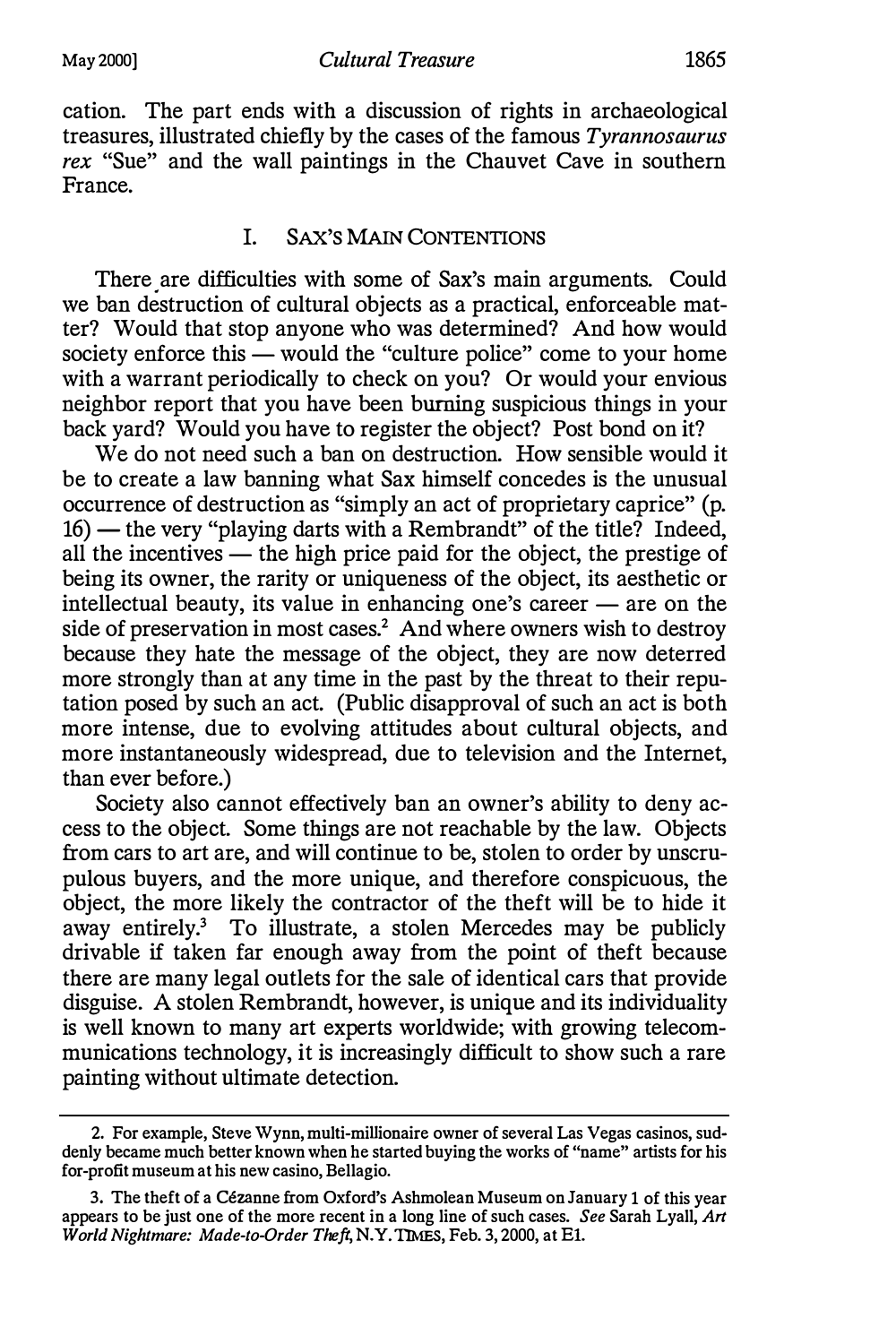Even if we did make it unlawful for an owner to deny access to others, what would the sanctions be? Fines would likely pose no problem for those wealthy enough to acquire the objects. And in cases where the objects were inherited intellectual property (such as letters) and not purchased objects, would we, as a society, be comfortable attaching fines to heirs for trying to protect their family's reputation? Jail time with murderers and rapists hardly seems appropriate for this offense. And would the threat of "country club" jail deter? Confiscation? Do we really want the justice system to become an appraiser and collector of our cultural property, and would American museums and libraries have comfortable relations with the donors on whom they depend for more than 80% of their collections if they became repositories for such confiscations?

Even if we could resolve all of these questions, who would decide which objects are "worthy" of such protection? And how would we turn into law the judgment questions archivists and curators face all the time — which objects "must" be saved, and for whom (scholars, the public, etc.)? And for how long? Most objects do not have timeless, universal value, and standards change over time.

Yet Sax is right that there is a problem here, and he is most convincing about its reality when he describes particular kinds of cases and the different contexts and conventions for dealing with different kinds of objects.

#### A. Sax and the Destruction of Fine Arts

In his section on the fine arts, for example, Sax uses the example of the destruction of the Rivera mural by its patron, the Rockefeller family, to argue that "today it seems obvious that our collective interest in perpetuating art should trump an owner's sensibilities" (p. 18).

He acknowledges, however, that in the case of someone who has commissioned a work of art, "there is the added risk that the artist's unwanted message will not only be disseminated, but will be associated with the patron," and this shows "that in some instances owners can have interests that go beyond mere proprietorship" (p. 17).

Indeed, I would argue that a patron seems a different kind of owner, different even from other "first owners," in that s/he gives some indication of what s/he wants for the money, while all other kinds of owners decide to purchase on the basis of a finished product. A patron, especially in architecture, may be as much an artistic collaborator as a buyer. Sax effectively qualifies his own argument by writing, "[w]e are fortunate that the statues of Stalin demolished all over Eastern Europe in recent years were aesthetic mediocrities" (p. 17), implying that perhaps it is only the "best" art that deserves special protections.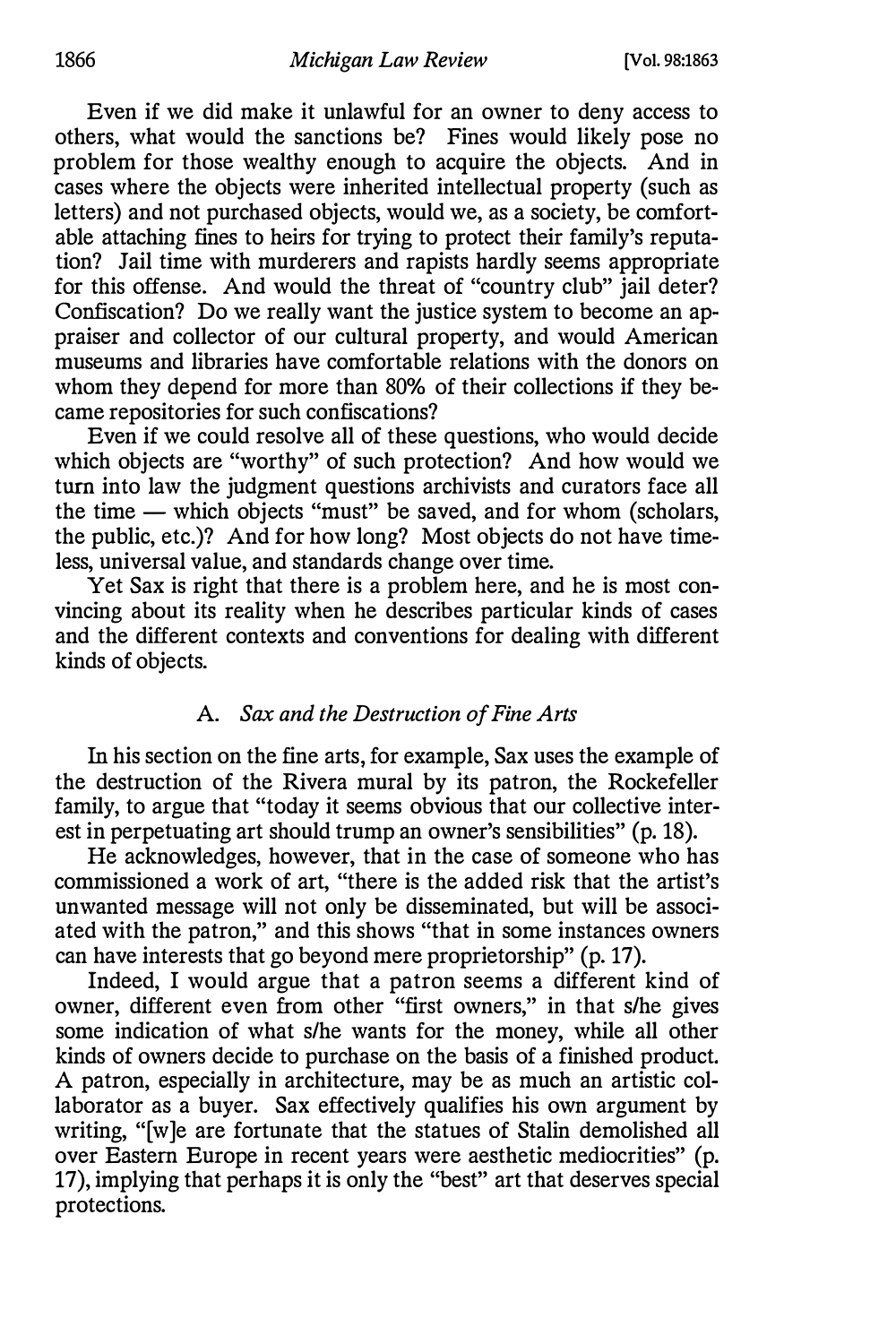Sax, however, finds a solution to this particular problem by positing that it would have been best if, as was suggested by the New York Times,<sup>4</sup> Rivera had been invited to take his fresco away. That is just what would have been the remedy, Sax notes, had a current  $law$ — the California Art Preservation Act — applied in this case. To Sax, and to me, this seems a reasonable compromise between the rights of the patron and the artist. And again, he sides with a reasonable compromise when he discusses art in public spaces. He approves of the decision of the city of Carlsbad, California to give a 78-month trial period to some public space art that was very widely opposed by Carlsbad citizens, with the citizens voting about two-to-one near the end of that period to remove the art (pp. 29-32).

Sax's arguments are less persuasive when he discusses portraits in the following chapter (pp. 35-47). In fairness, he takes on a particularly difficult case  $-$  a gift portrait of Winston Churchill. Portraits of major historical figures are unlike portraits of the rest of us in that they are presumed to be historical as well as aesthetic objects. Picasso's aesthetic intentions trump our need to see a representational view of the sitter in his portraits of his mistresses, but when we look at a portrait of George Washington, created with the intention of recording a likeness of a historical figure, we expect not only aesthetic quality but also some verisimilitude. In this case, Parliament commissioned Graham Sutherland, an important portraitist, to paint a portrait of Churchill as a gift to him on his birthday. By all accounts, it was unflattering, as it certainly appears to be in the book's illustration. Churchill accepted it graciously but hated it. Apparently it was hidden for a time at one of his houses and Mrs. Churchill destroyed it before Churchill's death (p. 37).

Sax seems sure that the portrait should not have been destroyed, citing a number of experts who thought it was "good, or very good art"  $(p. 38)$ . He does, however, mention other people who did not like it, and notes that everyone agreed that it was unflattering (p. 37). I, too, would have favored another course than destruction  $-$  the Churchills could have given it back to the artist with a disclaimer indicating their reasons for finding it an inadequate likeness, after a token period to show respect to Parliament. As an alternative, they could, as Sax suggests, have held the picture and prevented it from being shown during Churchill's lifetime or even that generation.

While I would not have favored destruction, I think Sax dismisses the arguments for destruction by the work's subject too lightly, particularly since he favors giving unlimited rights to the artist him/herself to destroy any of his/her own works s/he chooses (pp. 42-43). A relevant question here is whether the object or the reputation is the key

<sup>4.</sup> P. 20 (quoting, Editorial, N.Y. TIMES, Feb. 18, 1934, at E4).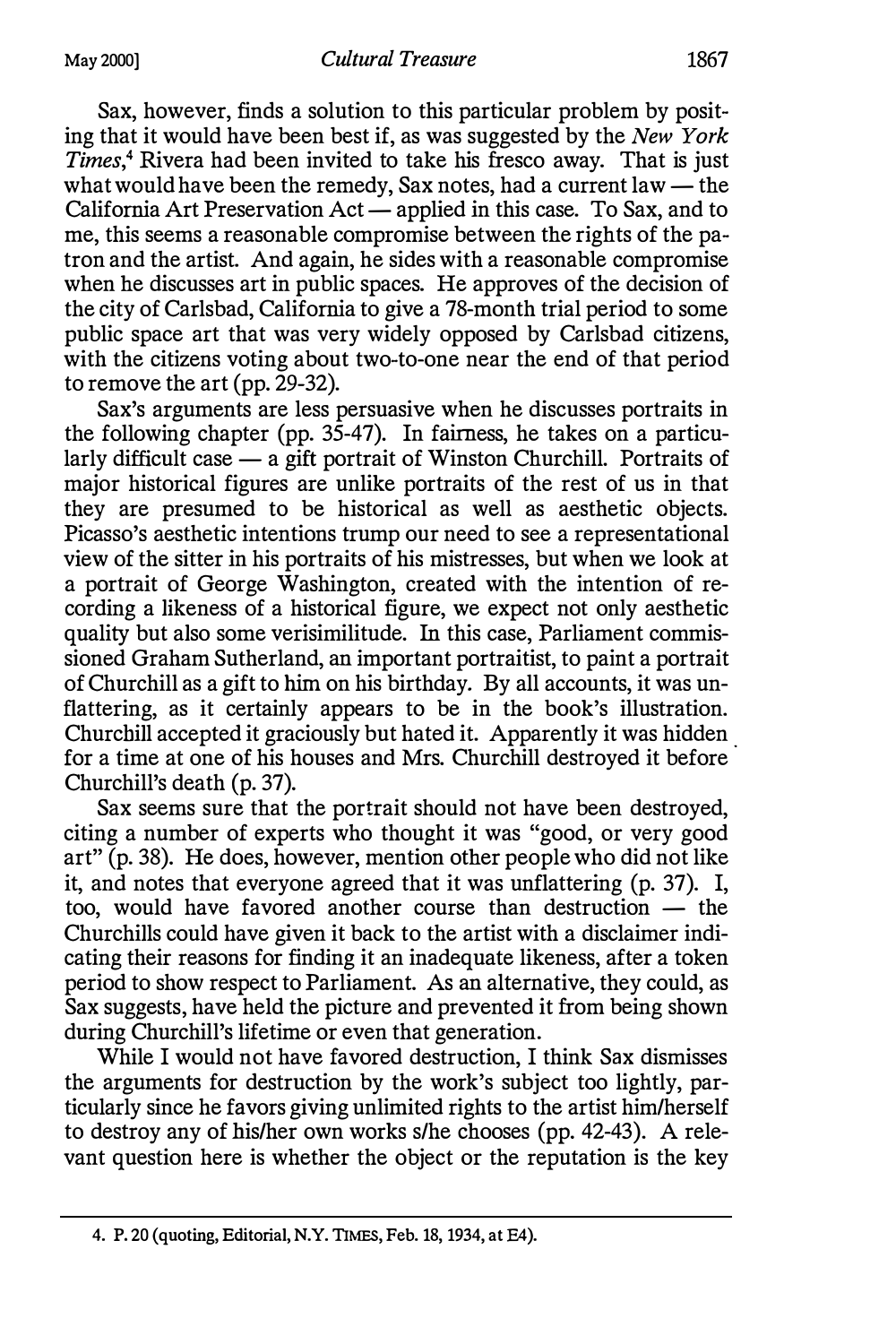good here. If the aesthetics of the object are paramount, what right does even its creator have to destroy it as "unworthy?" If reputation is paramount, does the reputation of the artist mean everything and the reputation of the historical figure mean nothing? Sax seems to want the reputation of the artist to trump that of all others. Is that to society's benefit? And in the Churchill case, the portrait was a gift, and the intention of the patron was to please the recipient. Sax is concerned about loss to the "historical record," the loss of "the painter's insight on a great man to be compared with the many flattering and still extant portraits that presumably satisfied Sir Winston's ego" (p. 40), but was the portrait insightful? Was this portrait necessarily insightful because Churchill hated it, and other renditions falsely "flattering" just because he, as the subject, did not object?

### B. Architecture

To my knowledge, architectural creations are the only art objects that are inhabited as well as admired, expected to look good but also not leak. There are exceptions to this in architecture, such as purely ceremonial works like the Vietnam Veterans Memorial. But even there, the art object has a defined social purpose - an agreed-upon function  $-$  that must be accommodated along with the architect's and client's aesthetic desires. Architecture is thus an art form with continuity back to earlier times, when most if not all art forms — paintings, masks, poetry, plays, dance, song — had social (often religious) as well as aesthetic functions, as they still do in many tribal societies.<sup>5</sup>

Since that is the case, in this art form, there continues to be the assumption that there will be a negotiation between architect and client from which the object emerges. In addition, architecture is the only art form, except perhaps for sculpture, that encloses instead of being enclosed; thus it is inherently "in the face" of the public. As a result, there is also a tradition of, and more allowance for, public constraints on its creation for reasons of safety and space usage as well as aesthetics.

Sax is well aware that buildings "are almost always employed as part of everyday life" (p. 48) and, for the reasons noted above, he is on more solid ground in this area than in some others when he argues for social intervention in at least some architectural decisions. In discussing cases of modification of aesthetically significant buildings including that of the Salk Institute, and the Guggenheim, Whitney and  $Kimball$  museums  $-$  he suggests various options for exerting public control, including a permitting process or allowing construction to proceed after a period unless the city takes action. He argues  $-$ 

<sup>5.</sup> See 1 ARNOLD HAUSER, THE SOCIAL HISTORY OF ART l-55ff (1951 ).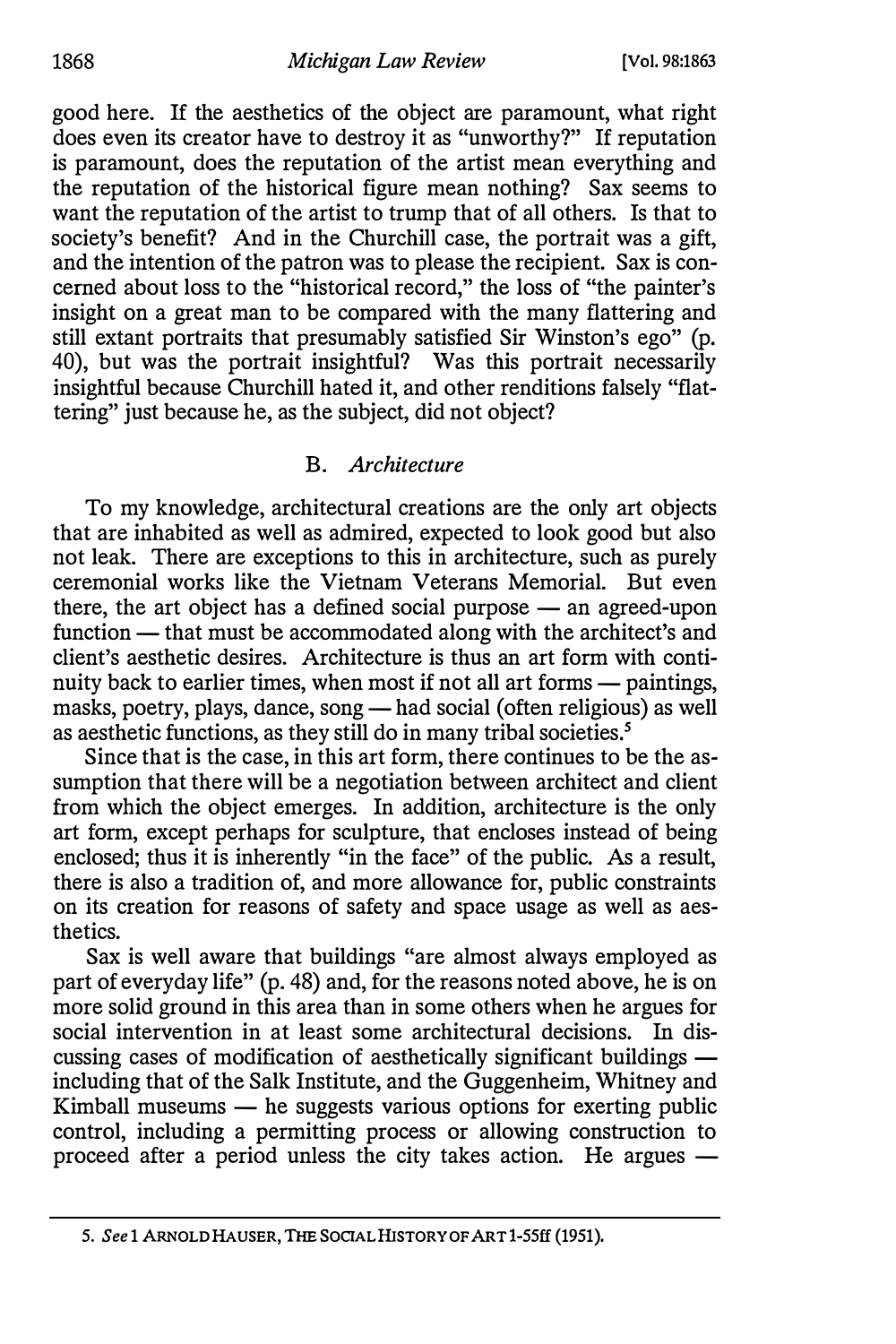rightly, I think  $-$  that in these cases, "[w] hatever the ultimate choice

about a regulatory regime, some arrangement that permits the professional and affected public communities to be heard, and to convey to proprietors the importance to the community of the work they own, seems appropriate"  $(p. 53)$ .

## C. Private Collectors and Surrounding Concerns

In discussing private collectors, Sax concisely makes the case for the social value of private collecting: "[A] primary value of the collector is the very presence of individual and eccentric, often advanced, tastes that would never be reflected in (indeed is [sic] all too often rejected by) official canons of selection and propriety" (p. 60). While acknowledging the many petty motives that may influence collectors, he nonetheless strongly, and I think rightly, defends such resulting collections' public value. He is concerned, however, about restriction of access, so much so that while "[v]oluntary arrangements for access are, of course, preferable.... Where no such incentives suffice, consideration should be given to a system of obligatory, expensecompensated loans to public institutions" (p. 66). He also quickly and fairly notes that this idea has "had vociferous critics who claimed that any such responsibilities would unduly discourage collectors" (p. 66). I think the critics are exactly on target here. I can hardly think of anything that would more quickly encourage collectors to buy anonymously and otherwise seek to conceal their ownership. Sax goes on to lay out a proposed regime for such forced loans, with sweeteners for the "donors" including no expenses to be borne by the owner, a panel of experts to decide which objects are to be subject to forced loans, no more than one loan in a given period, and use of such forced loans only as a last resort. But that ignores many practical difficulties. How would the "experts" pick one museum over another as the proper place to display such a temporarily confiscated object? And what museum would seek the "benefits" of such a forced loan? None would likely request such forcing, and none would agree to be the destination, since to do so would be to dry up virtually all voluntary loans and, more importantly, all gifts of objects to that museum from that point forward.

And listing this as a "last resort" does not reduce the problems. What kind of a friendly conversation could a collector have with a museum about a voluntary loan when s/he knows that if the museum does not like a potentially willing lender's terms for the loan, or an unwilling owner's resistance to parting with the object at a given time, for a given period, to that particular museum, the museum can ultimately force a loan?

In addition, what about cases where the objects' fragility would put them at physical threat in a forced loan? There are also reasonable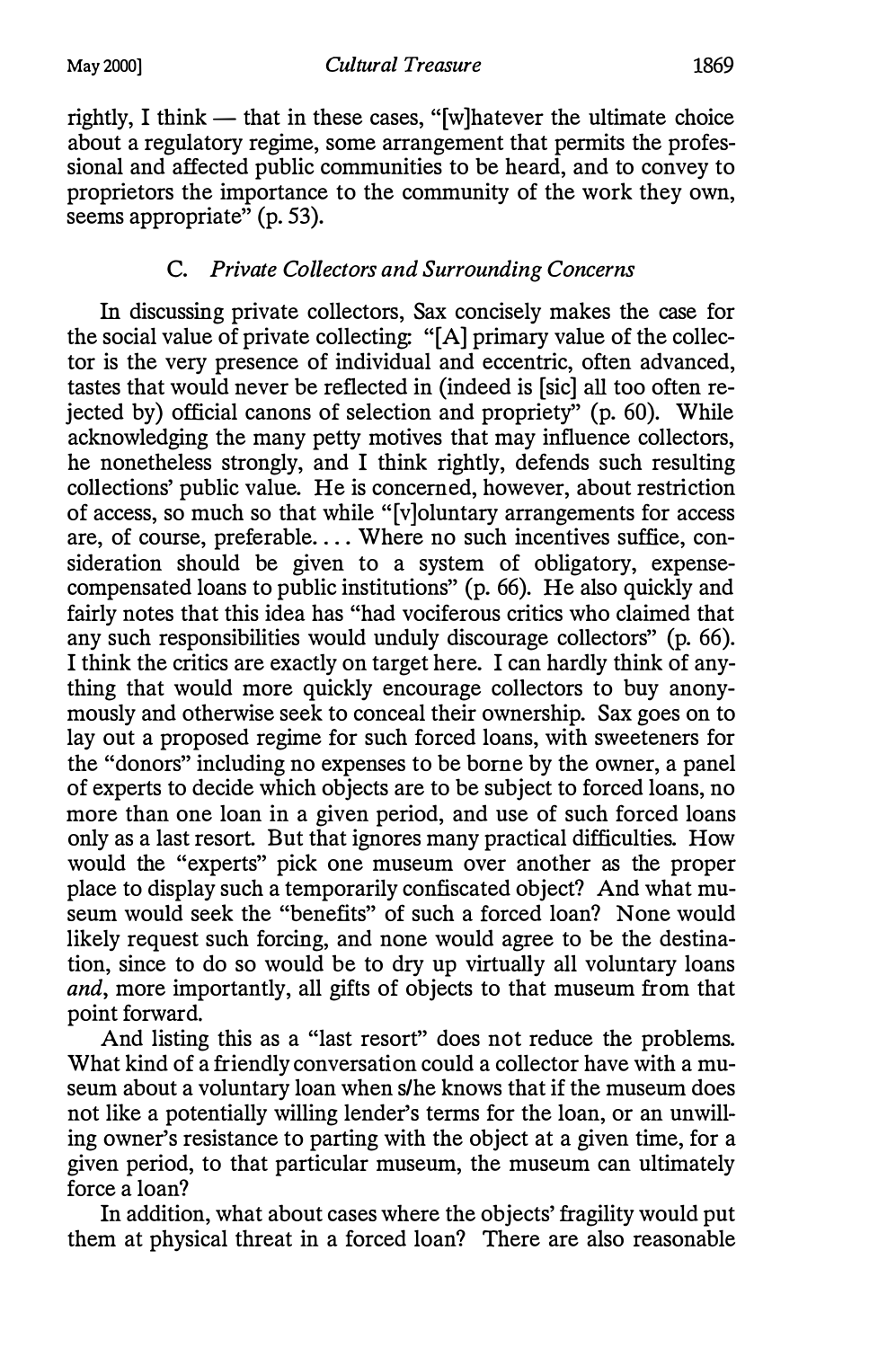$concerns$  about an unsuitable venue  $-$  inadequate security, climate control, etc. That is why museums typically have careful rules about the conditions that must be met by the receiving institution before they will agree to loan.

Even if we could resolve all of the above problems, there is an additional question to consider: Doesn't the possibility of such compulsion make us as queasy as the idea of sealing things up in a vault?

Finally, such compulsion would run counter to one of the core activities that make American museums possible at all. American museums could not operate without a huge amount of volunteer support. Many have more volunteers than paid staff, and those volunteers often provide very basic services, from cleaning the floors to staffing the boards that direct the museum's future. American museums also get more than 80% of their collections from gifts, and very many exhibits have at least one privately owned loaned object on display. That is why museums would likely be in the forefront of those who would oppose such forced loans.

As Sax continues his discussion, he cites many collectors throughout history who viewed their collecting as stewardship for a larger public. He concludes that the "stewardship tradition is obviously powerful and deeply rooted, and impressively it grows out of selfimposed restraint, not as a duty imposed by law or even the strictures of public opinion. Should we leave it at that?" (p. 72). Using as his example the unusual and arbitrary access rules of  $\overline{D}$ r. Albert Barnes to his famous Barnes Collection in Philadelphia, Sax holds that we should not leave it at that. The irony here is that, as Sax notes, the collection did ultimately become open to the public, and even under Dr. Barnes' arbitrary rules, many people did get the opportunity to view the collection. Should we seek compulsion to deal with only a few cases, especially when we know that even in those cases, public access is ultimately achieved?

#### D. Documentary Evidence

In Paper Trails, his second part, Sax examines documentary evidence. As with fine arts, he notes his preference for voluntary access rather than legislative mandates (p.  $90$ ), but his frustration with less than perfect access is again evident in his discussion of changing American views on who has rights over Presidential papers. His discussion of different Supreme Court justices' decisions regarding how their own papers should be handled is particularly nuanced, as he recognizes and sympathizes with restrictions on access in cases where contemporaries are alive and "privacy concerns are at their greatest" (p. 109). He notes, however, the costs of delays in making important information available, and thus reasonably suggests an embargo of some material "from everyone for an appropriate period, and open all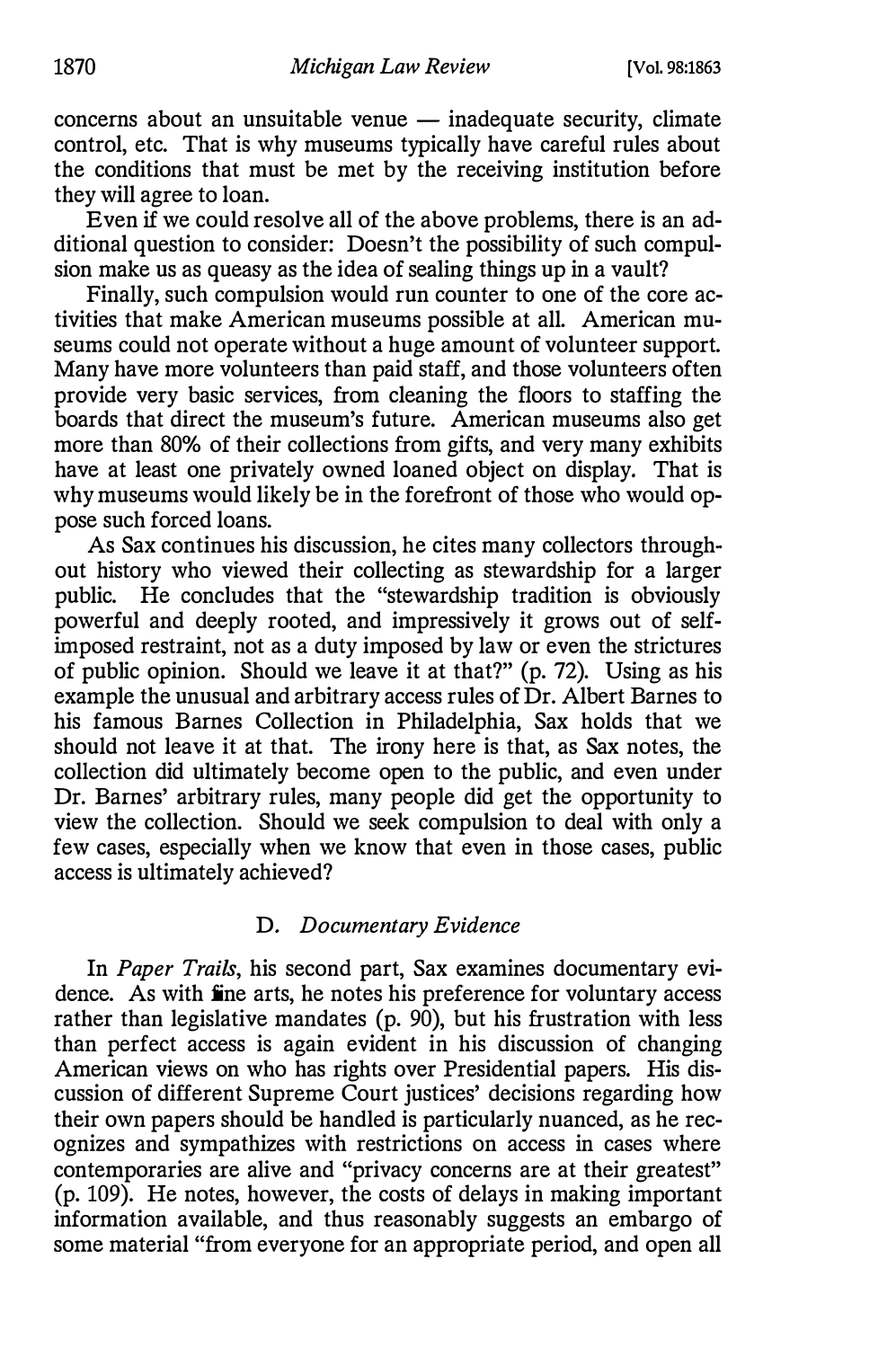the rest," so that not just an approved biographer has access to all (p. 109). But should the *law* mandate access to everyone?

As he discusses access to library and museum collections, he rightly observes that it is the standard policy of most museums and libraries to make objects as accessible as possible, consistent with prudent attention to their protection (p. 118). He goes on to note, however, that both libraries and museums may have restrictions on access to certain collections, including limitations imposed by donors. He calls for "uniform standards, institutional commitment to enforcement, and reasonable periods of time, with reasonableness tied in some way to the span of lifetimes contemporary with the events and documents in question" (p. 128). This seems a fair and reasonable goal, although a difficult one to attain in practice, for several reasons.

First of all, museums and libraries are in the business of both acquiring and making publicly accessible the material remains of our cultural and natural heritage. The collecting is not an end in itself but a means to increase public understanding. Therefore, accessibility for that purpose is the ultimate goal. But if a uniform requirement of accessibility within  $X$  years causes a donor of papers or other artifacts to decide to keep or destroy those materials, then the collecting that feeds the accessibility is undermined. Museum and libraries thus may need to retain some flexibility in their rules on when they will make materials accessible in order for any institution to convince prospective donors to part with the materials in the first place.

Secondly, both the museum and the library communities have many different subdivisions with necessarily different rules and traditions. For example, natural science museums are not like art museums in many respects, and research libraries are not necessarily like public libraries. Thus, even if it were advisable to have uniform rules in this area, it might well be impossible to create them.

Sax is a little less fair when dealing with family papers of celebrated individuals which are now held by heirs. While acknowledging generally that privacy is a "legitimate concern," (p. 134), he is quick to assert the "public's right to know" about virtually every detail of such a figure's private life. I, however, do not think we yet have a social consensus on how much of people's lives — even those of celebrities  $-$  is public property. Indeed, our interest in gossip about the famous is not an innocent pleasure for most of  $us - it$  is a somewhat guilty one, for we know that we would not want our own lives so publicly exposed. We find ways to tell ourselves that there are justifiable reasons for us to know, including that the celebrities knew that such greater exposure was a price of their celebrity, but are we completely easy about this? And do the heirs have no rights in this matter? To his credit, Sax cites one of them:

[A] person's interest in his good name does not die with him. On the contrary, along with his name it is passed on to his descendents. The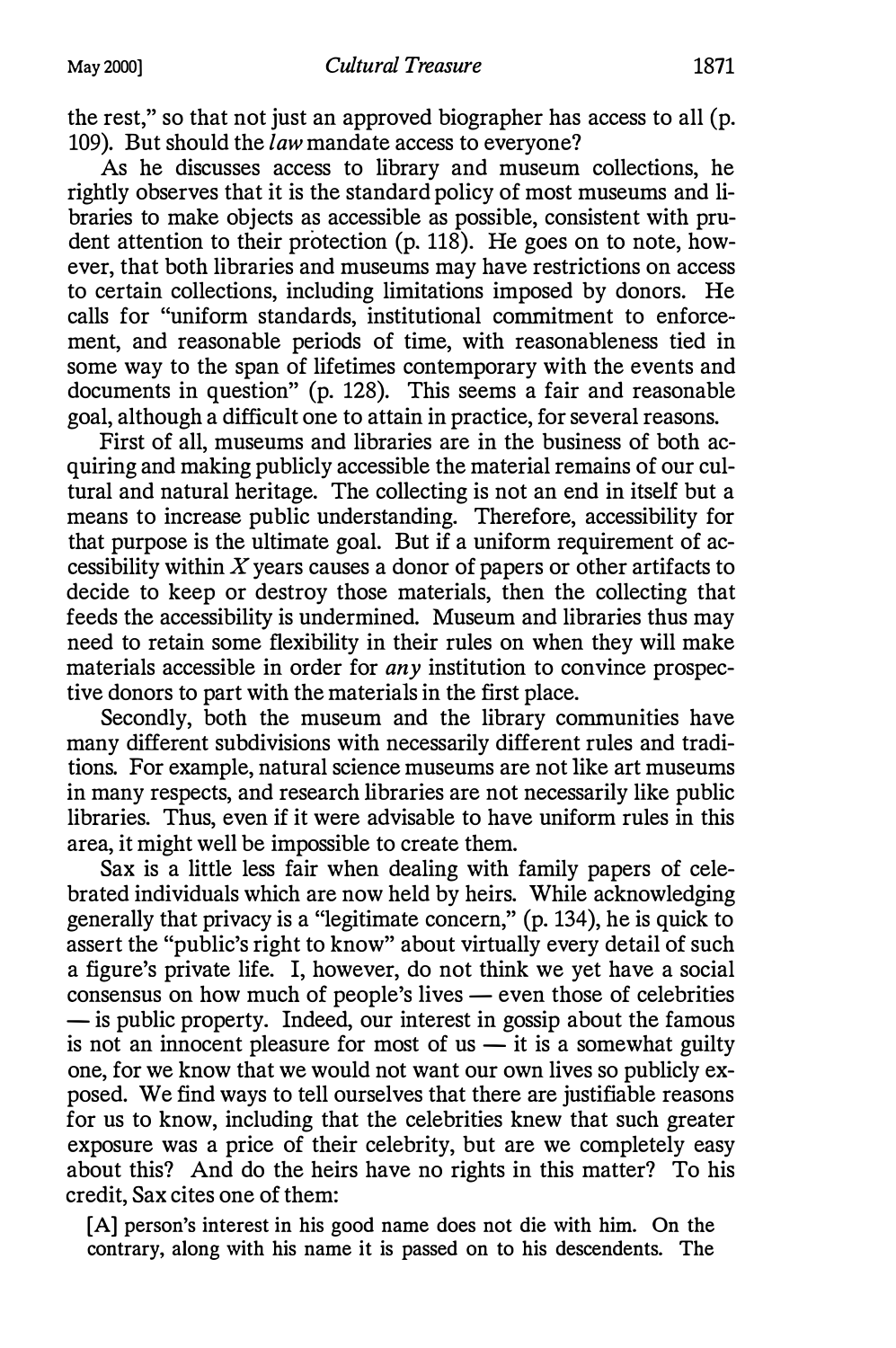provision I find most short-sighted is that which protects only living persons from the publication of papers which might be used to embarrass, damage, injure or harass them.<sup>6</sup>

This is not to say that I would differ with Sax on the general principle that destruction of such papers may well do damage to the historical record. I am simply inclined to give more weight to questions of rights of privacy, and thus the length of time that access might be restricted, than I think he is.

#### E. Artifacts and Archaeology

Perhaps his most fascinating part is his last, Skins and Bones, where he deals with access to ancient manuscripts, fossils, and archaeological sites. After his recounting of the story of unreasonable lack of access to the Dead Sea Scrolls, there can be little doubt that this was just what he has entitled it: "An Academic Scandal Par Excellence." But the story leads him to a sympathetic discussion of "publication rights," a consensus on certain kinds of restriction of access to materials that is apparently common in archaeology, anthropology, and papyrology. As he does in many other places in this book, Sax, to his great credit, attempts to understand and confront the logic behind such restrictions even when they oppose his main thesis of maximum access. Here he notes that in these disciplines, there do appear to be some special circumstances that might justify some restrictions, such as providing an incentive to discover a site or manuscript material, physical difficulties in sharing the site or fragile materials, and the need for certain kinds of time-consuming preliminary reconstructive work that only needs to be done once  $(pp. 172-73)$ . With these and the other circumstances he notes in mind, he concludes that in such cases, "a brief period of exclusivity may be the best practical solution" (p. 174).

In his concluding discussion of antiquities, where he focuses on the discovery of the Tyrannosaurus Rex "Sue" and the ancient wall paintings in the Chauvet Cave, he suggests American application of a suggestion by an English expert, in which the

finder (or landowner) would have good title, but that title could only be secured by reporting the find, and lodging the item (or, in the appropriate case, securing a site), for a specified period, with a designated authority such as a regional museum  $\ldots$ . The object would then either be returned to the finder with a certificate of good title ... or it would be acquired, and compensation paid. [p. 179]

<sup>6.</sup> P. 140 (emphasis in original). Here, Sax is quoting Regina C. McGranery in ACCESS TO THE PAPERS OF RECENT PUBLIC FIGURES: THE NEW HARMONY CONFERENCE 55 (Alonzo L. Hamby & Edward Weldon eds., 1977).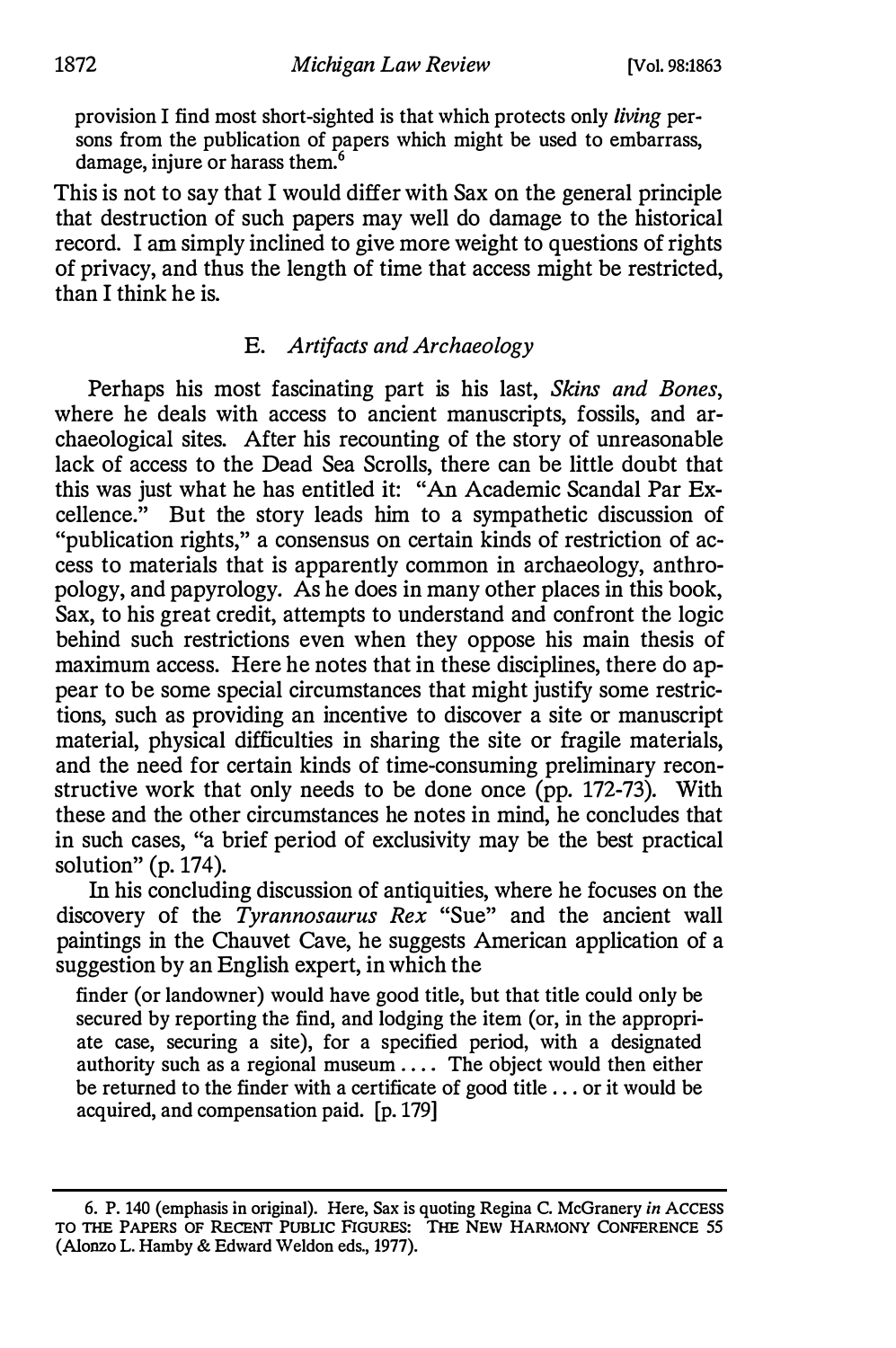While the criminal sanctions in the proposal seem unworkable to me, and there would be many practical difficulties in the application of such a procedure (getting the political will for the legislation in the first place, museums being overwhelmed by requests to store objects, getting reliable assessments of value, costs of all of the above, etc.), this is an idea worth more thought. We have not had much success in the past ten years in resolving the genuine and growing problem of looting of fossils on Federal lands, not to mention haphazard and decontextualized withdrawal of fossils (for which there is a growing commercial market) from privately-owned lands. Sax's discussion of the Antiquities Act of 1906'7 and the Archaeological Protection Resources Act  $(ARPA)$ ,<sup>8</sup> as well as comparable laws in other countries, provides very helpful background information here. He rightly notes that the limitation of the protections in both the Antiquities Act and ARPA to human-made artifacts, and then only ones on Federal or Indian lands, leaves large loopholes. At the same time, there has been a long history of cooperation and even crossover between amateurs interested in fossil collecting and professional paleontologists. In addition, it has been argued that where fossil remains are exposed on the earth's surface, it may sometimes make more sense for properly trained amateurs to excavate them if the alternative is for the fossils to deteriorate from weather exposure. Thus, given the current situation of active amateur collecting and gaps in legal protections, some natural history museums (chiefly in regions such as the mountain West where there are many fossils) have provided formal training in paleontology to interested amateurs and have developed close cooperation between those trained and the museum's professional paleontologists.

#### II. OBSERVATIONS AND POSSIBLE SUGGESTIONS

Overall, Sax makes a strong case that there is an access problem with at least some privately-owned cultural treasures, a weaker case about the need for protection from unintended damage, and almost no case that there is much actual "playing darts with a Rembrandt."9 Sax again and again seems inclined to try voluntary solutions first but is also willing to rapidly move to compulsory schemes if perfect access is not achieved. I think we should spend more time thinking about additional voluntary solutions at this point and less on speculating about compulsory ones. One possibility that comes to mind is to build on the long tradition of stewardship among collectors that Sax documents (pp. 60-78). What might be useful here would be to translate that

<sup>7. 16</sup> u.s.c. § 433 (1994).

<sup>8. 16</sup> U.S.C. § 470(e) (1994).

<sup>9.</sup> That is, capricious as opposed to reasoned destruction (as in the special case of heirs destroying damaging family love letters).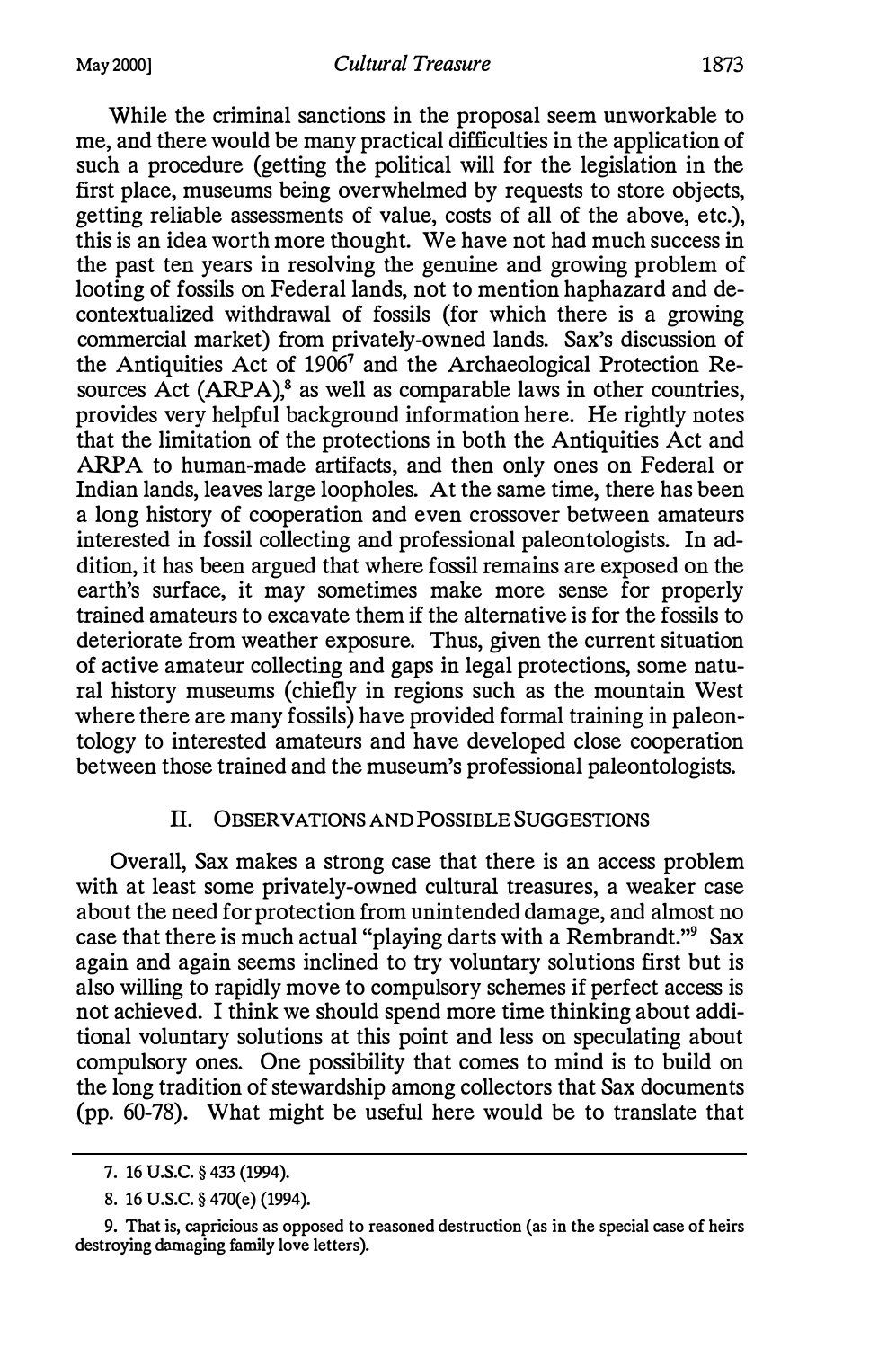vague ethos into a code of ethics for collectors, paralleling those created by museum professionals, attorneys, doctors and other professionals.10 Such a collectors' code might come from existing groups that already contain large numbers of collectors who donate to museums or other cultural institutions, such as The Museum Trustees Association, or from existing organizations of collectors in specific areas, such as the International Book Collectors Association, the National Association of Watch and Clock Collectors, and the American Numismatic Association. Perhaps a new association of collectors, consisting of individuals who collect across many fields, could arise, providing a place where collectors might learn from each other and subscribe to the same ethical code. To be shunned by an important reference group is no small thing, and if there were clearer ethical standards for collectors, the untarnished recognition of their status and their taste by their peer collectors might be an additional incentive for responsible behavior.

There is another growing reason why we may want to be a bit hesitant to reach for compulsory approaches before we have exhausted voluntary means. America is currently the preeminent nation in the use of the Internet and is likely to stay that way for some time. I think that it is no accident that Americans also have a growing consensus of concern about invasions of privacy increasingly made possible by the new communications technologies. As marketers, private detectives, computer hackers and others gain more and more surreptitious access to the details of our private lives, are we not at least a little more concerned to maintain private areas in our lives? As we become more conscious of how journalistic and scholarly reputations are made, including through attacks on "conventional" authority - political figures, historical figures, scientific and artistic figures, and fellow scholars and journalists  $-$  by any accessible means, are we not more skeptical than our parents were about absolute standards like "the public's right to know?" Are we not more inclined to ask first what public purpose (not including our natural interest in gossip) is served and how that public purpose should be balanced against this right of everyone, including celebrities, to a bit of uninvaded life?

#### **CONCLUSION**

Although I disagree with Professor Sax on several key points, I recommend Playing Darts with a Rembrandt highly to anyone who has

<sup>10.</sup> For example, the American Association of Museums' Code of Ethics for Museums has had a demonstrably powerful impact on both the substance of the code of ethics of particular museums and on the practices within U.S. museums generally. See AMERICAN ASSOCIATION OF MUSEUMS, CODE OF ETHICS FOR MUSEUMS (2000), the most recent edition of the Code.